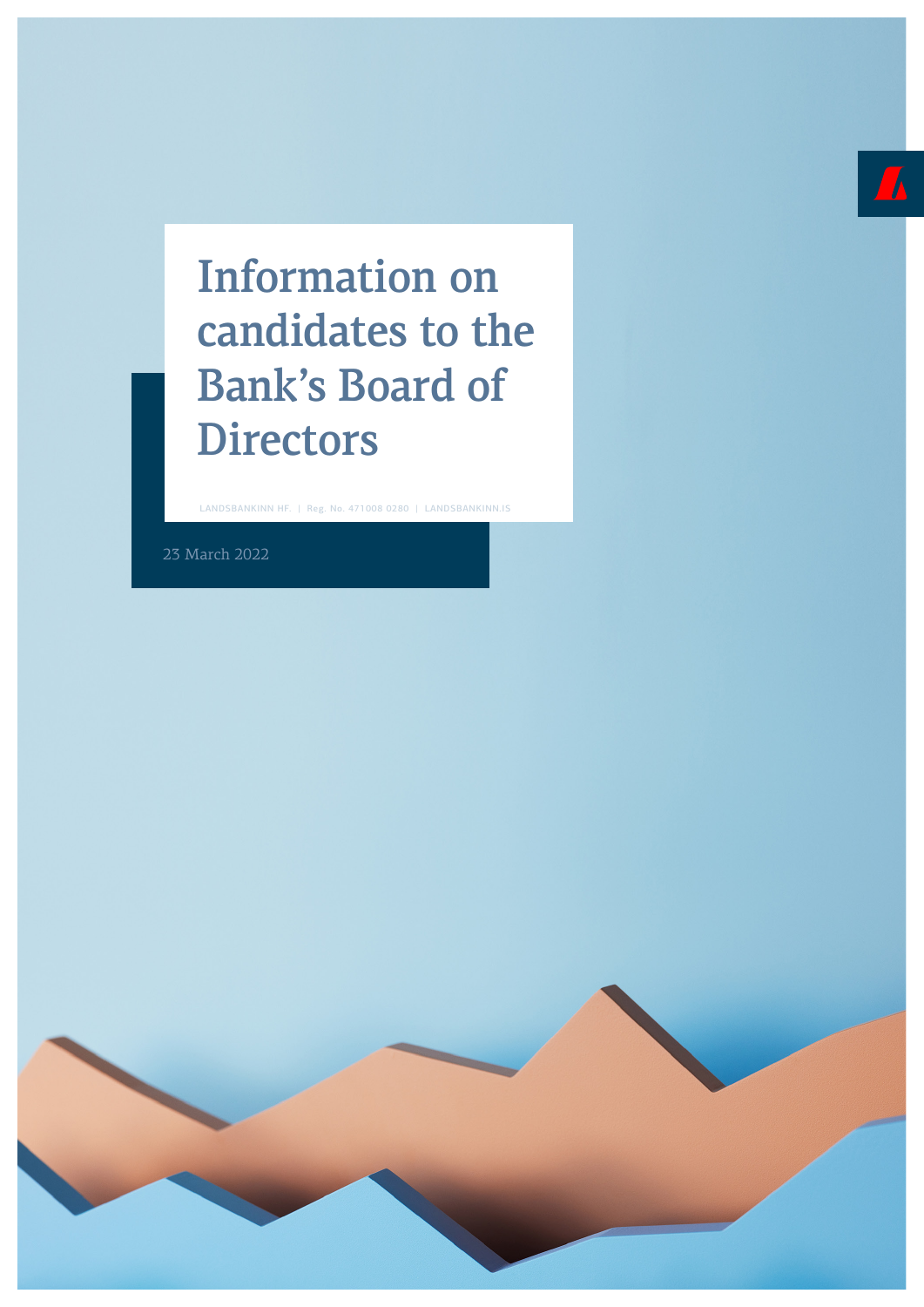# Landsbankinn hf.

# Annual General Meeting 2022

#### **Information on candidates to the Bank's Board of Directors**

Notice has been given of the nomination of seven candidates to the position of director and two as alternates for election by the Annual General Meeting (AGM) of Landsbankinn hf. on 23 March 2022. The following information is provided on the persons nominated pursuant to Art. 63 (a) of the Act on Public Limited Companies, No. 2/1995, and Article 14 of the Bank's Articles of Association.

#### **Directors**

#### *Helga Björk Eiríksdóttir*

Helga Björk Eiríksdóttir was born in 1968. Helga Björk works in real estate development and consultancy and operates accommodation services in Akureyri. Previously, she handled public relations for Marel and chaired the Board of Directors of Sparisjóður Svarfdæla. Helga Björk holds an MBA from the University of Edinburgh. She graduated from the University of Iceland in 1997 with a BA degree in English and Italian and completed a degree in journalism from the same institution in 1999. Helga Björk completed a degree in marketing and export management with the Department of Continuing Education at the University of Iceland in 2002 and has studied brokerage at the University of Reykjavík. She worked as an independent consultant in 2010-2012. In 2009 and 2010, she handled PR for the Resolution Committee and Winding-up Board of Kaupthing hf. Previously, Helga Björk spent eight years working as marketing and PR manager of Nasdaq OMX Iceland. Helga Björk has also worked in media, held various other jobs and worked for savings bank Sparisjóður Svarfdæla at Dalvík for a longer period. Helga Björk was elected to the Board of Directors of Landsbankinn in April 2013.

#### *Berglind Svavarsdóttir*

Berglind Svavarsdóttir was born in 1964. She is a Supreme Court Attorney and partner at Lögfræðistofa Reykjavíkur. Berglind is a law graduate of the University of Iceland 1989, was admitted to the bar as a District Court Attorney in 1995 and a Supreme Court Attorney in 2008. Berglind holds a diploma in general management from the University of Akureyri 2006. She worked at the Directorate of Tax Investigations in Iceland in 1988-1989 and for the District Commissioner at Húsavík in 1990-1996. She was owner of a legal firm and real estate agency in 1996-2003, partner in Regula lögmannsstofa ehf. in 2003-2010, and partner in Acta lögmannsstofa in 2011-2016. The last firm merged with Lögfræðistofa Reykjavíkur on 1 April 2016. Berglind has held various executive and confidentiality positions. She was on the Board of Directors of Lögmannafélag Íslands in 2015-2021, three years thereof as chairman of the association. She was a member of the Winding-up Board of SPB hf. in 2009-2016. She chairs the Election Rulings Committee and chairs the Evangelical Lutheran Church of Iceland Complaints Board. Berglind was elected to the Board of Directors in April 2016.

#### *Elín H. Jónsdóttir*

Elín H. Jónsdóttir was born in 1966. She is Dean of Law at Bifröst University. Elín is a law graduate of the University of Iceland 1993 and completed an LL.M. degree from Duke University in 1996. She was awarded an MBA from Stockholm School of Economics in 2018 and is a licensed securities broker. She worked in securities market regulation for the Financial Supervisory Authority in 2001-2005, as managing director at Arev Securities in 2005-2009, as Director of Icelandic State Financial Investments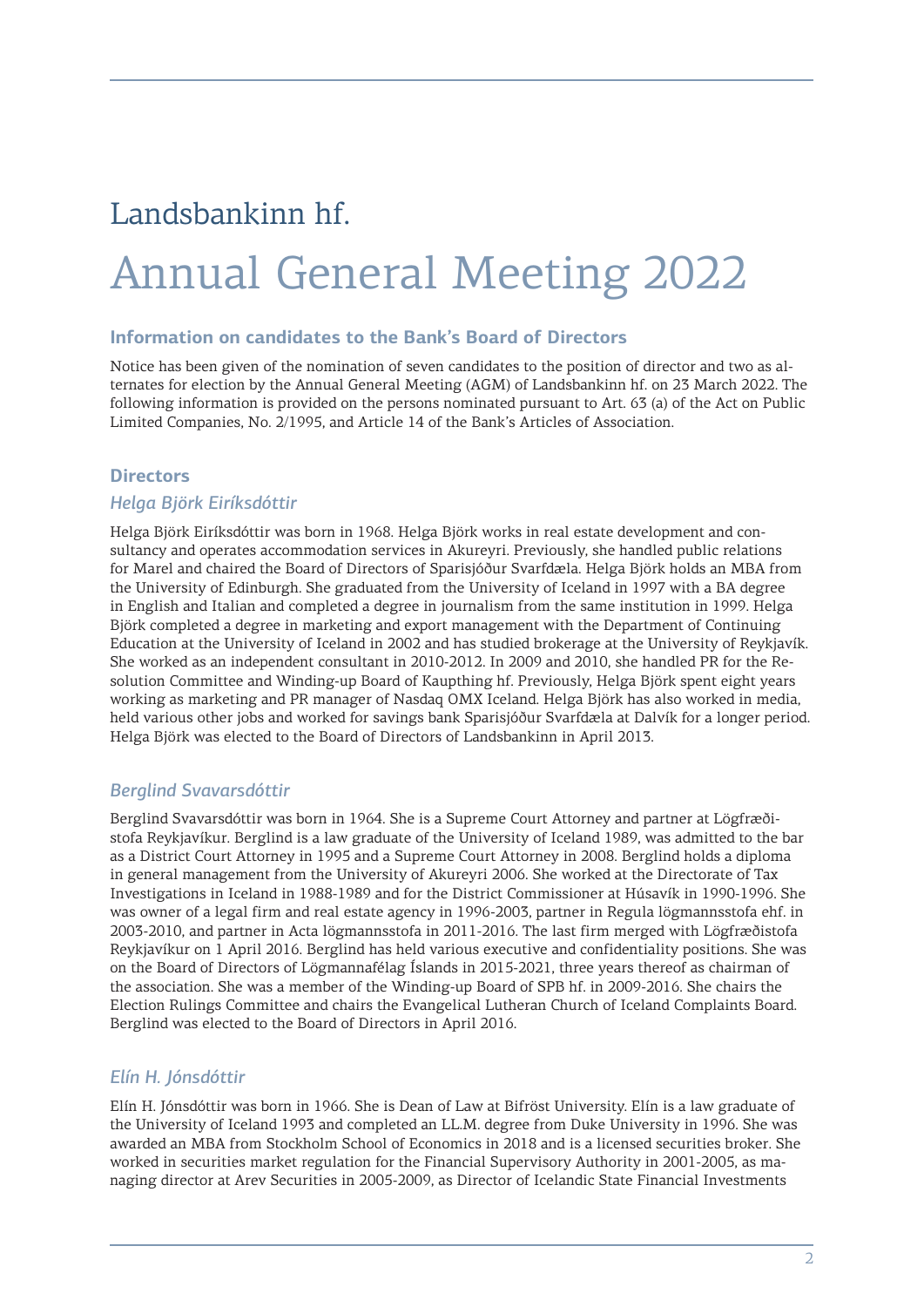in 2010-2011, and as managing director of asset management at Íslandsbanki in 2014-2017. Elín has in addition worked as a consultant and teacher. She has sat on the boards of various companies, including Reginn Real Estate, Tryggingamiðstöðin, Promens, Icelandair, Borgun and Skeljungur. Elín has also served on the board of directors of Kvennaathvarfið, the Women's Shelter, in 2013-2020, and is the chairman of the board of Arnrún hses., Kvennaathvarfið's construction company. She was elected to the Board of Directors in March 2021.

#### *Guðbrandur Sigurðsson*

Guðbrandur Sigurðsson was born in 1961. He is managing director of Brynja Properties. Guðbrandur completed a BSc degree in food science in 1985 and an MBA from the University of Edinburgh in 1994. He worked for Iceland Seafood International and its predecessors in 1985-1996 and was one of its vice presidents when it was founded in 1991. He was managing director of UA Seafood Group and Brim in 1996-2004. In 2005-2008, he was managing director of MS Iceland Dairies, managing director of Nýland ehf. in 2008-2010 and managing director of Plastprent ehf. in 2010-2012. He was later managing director of PwC in Iceland between 2013-2016, managing director of Heimavellir hf. in 2016-2019, and managing director of Plastprent ehf. in 2019-21. Guðbrandur has served on the boards of numerous companies and associations, including BL hf., Hagar hf. and Reitir hf. He currently sits on the Board of Directors of Talnakönnun hf. Guðbrandur was elected to the Board of Directors in April 2019.

## *Guðrún Ó. Blöndal*

Guðrún Ó. Blöndal was born in 1960. Guðrún completed a cand.ocean. degree from the University of Iceland in 1990. Guðrún worked for Kaupthing in 1982-2002, first in asset management and later as marketing director, HR manager and head of the custody department until 2002. She was managing director of Arion custody, a subsidiary of Kaupthing, from its establishment in 2002 until it merged into Arion Bank in 2012. Guðrún has been a director of the board of Eimskipafélag Íslands hf. since 2018. In 2012-2013, she was a director of the boards of Framtakssjóður Íslands slhf., Reginn hf., Vörður tryggingar hf., Vörður líftryggingar hf. and Míla ehf. Guðrún was managing director of Nasdaq verðbréfamiðstöð hf. from 2013 to 2018. Guðrún was elected as alternate to the Board of Directors of Landsbankinn in March 2018 and became a regular member in April 2021.

### *Helgi Friðjón Arnarson*

Helgi Friðjón Arnarson was born in 1957. He graduated with a cand.oecon. degree from the University of Iceland in 1983 and became a legally certified accountant in 1987. Helgi worked as a certified accountant and partner at KPMG in 1984-2020. His duties involved auditing and other services for financial undertakings and pension funds. He served as auditor of banks, savings banks, pension funds and other entities in the financial market for several years. Helgi has taught KPMG courses in auditing and financial reporting for financial undertakings, and courses for managers of financial undertakings preparing for eligibility assessments administered by the Financial Supervisory Authority. Helgi was elected to the Board of Directors in March 2021.

### *Thorvaldur Jacobsen*

Thorvaldur Jacobsen was born in 1963. He is EVP of system operations and IT at Landsnet. Thorvaldur completed a degree in electrical engineering from the University of Iceland in 1987 and a degree in computer science from the same institution in 1988. He completed a master's degree in electrical engineering from the University of Texas at Austin in 1990. Thorvaldur worked for Opin kerfi as a sales manager in 1990-1996 and as a sales and marketing manager of Teymi in 1996-1999. He became managing director of Vísir.is ehf. in 1999 and led that company until 2001. Thorvaldur worked for the Nýherji Group for several years, first as managing director of communications solutions in 2001-2005 and